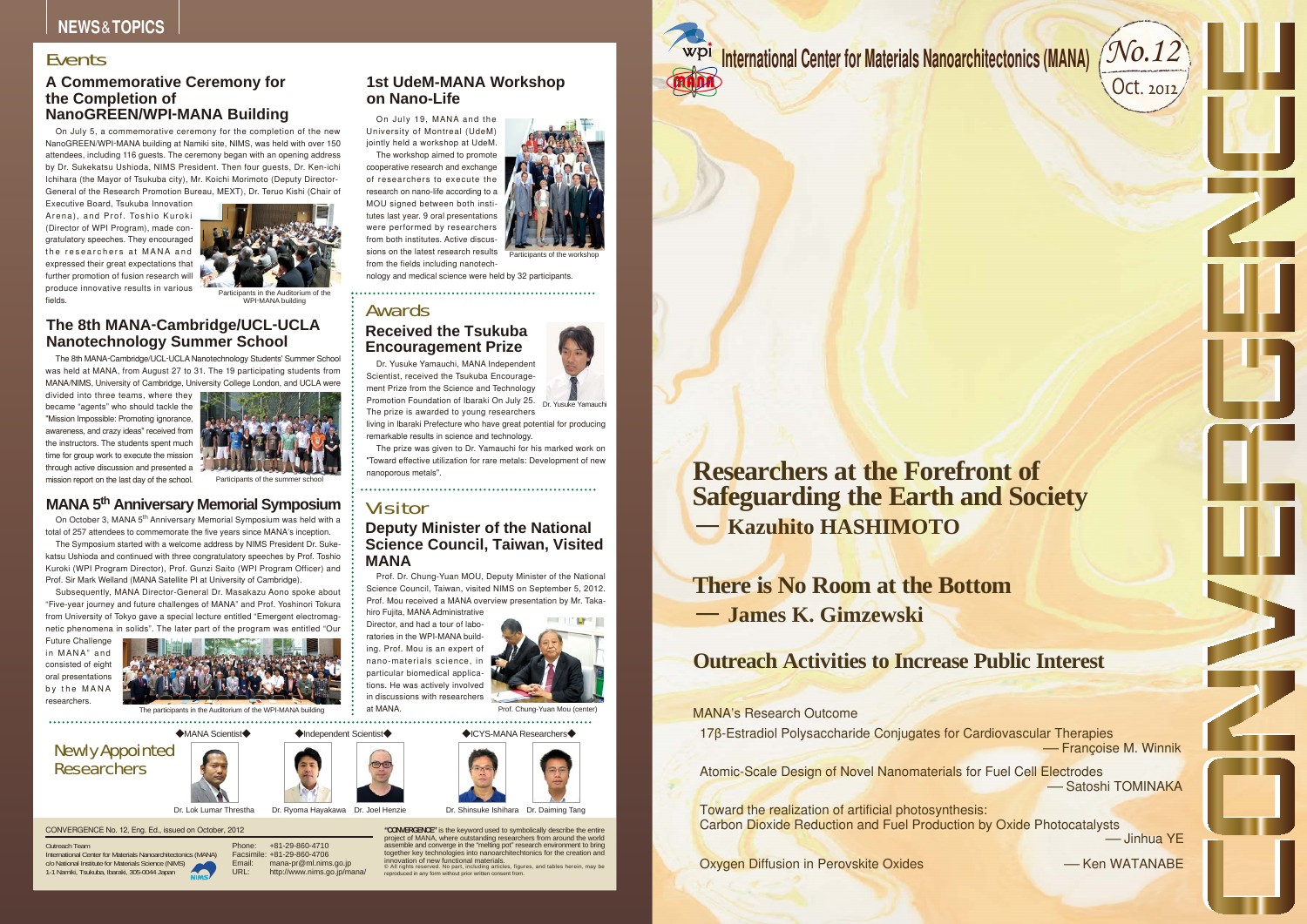## **Strongly Motivated to Make a Social Contribution**

#### **Research that Promotes Symbiosis with Nature**

Interviewew: Akio ETORI, Science Journalist

After graduating from the Graduate School of Science, University of Tokyo (UT) in 1980, Mr. Hashimoto (D.Sc.) gained the appointments of being a technical associate and then a research associate at the Institute for Molecular Science, UT. He then obtained a position as a lecturer at the Department of Applied Chemistry, School of Engineering, UT in 1989 before promoting to an associate professor in 1991. Dr. Hashimoto became a full professor at the Research Center for Advanced Science and Technology, UT in 1997, and then served as the director from 2004 to 2007. He has been a professor at the Department of Applied Chemistry, UT since 2007. Dr. Hashimoto has been actively involved as the principal investigator in a variety of interdisciplinary projects that include: Photofunctionalized Material Project sponsored by Kanagawa Academy of Science and Technology (1993–1999); ERATO Light Energy Conversion Project of the Japan Science and Technology Agency (2007–2012); NEDO's Project to Create Photocatalyst Industry for Recycling-oriented Society (2007–2012); and NEDO Microbial Catalyst-based Power Generation Wastewater Treatment Project (2012–). His interests revolve around the design, creation, and industrial use of new photofunctionalized materials, and cover a wide range of areas from semiconductor photocatalysis, organic thin-film solar cells, molecular-based magnetic materials, and microbial electrochemistry. Dr. Hashimoto has been awarded a number of prizes that include the following: IBM Japan Science Prize (1997); Prime Minister's Award (for industry-academia-government collaboration), Nikkei Earth Environmental Technical Prize (2004); Imperial Invention Prize, Yamazaki-Teiichi Prize (2006); and Chemical Society of Japan Award (2012). He is currently a member of the Science Council of Japan, METI Industrial Structure Council, MEXT Council for Science and Technology, and MANA Evaluation Committee.

#### **-What are important points when selecting research themes?**

#### **-It is important to learn from nature rather than just pursue more efficiency.**

#### **-That awareness seems to be the basis of your research projects?**

**-Five years have passed since MANA was approved as International Center for Material Nanoarchitectonics within MEXT' s WPI Program. What do you expect from MANA as one of the MANA Evaluation Committee members?**

Dr. Hashimoto during a short-term stay at Bell Laboratories, Murray Hill, NJ, USA (1987).

**Materials at the Basis of Japanese Manufacturing Industries: Unique ideas involving nanotechnology and materials research**



It is at least constantly on my mind, although I would hesitate to claim that my research has always fulfilled that. Over the last 5 to 6 years our laboratory has been researching new energy systems that utilize living organisms. The mainline research orientation of the 20th century was efficiency, and had turned away from nature. We now believe, however, that science and technology in the 21st century should move in the opposite direction; we must learn from and draw closer to nature and use or at least

# **Researchers at the Forefront of Safeguarding the Earth and Society**

#### **-NIMS, the host institute of MANA, has the motto that "The Value of Materials is in Their Use." What are your priorities with materials research?**

to be aware of being a part of an 'elite' group of scientists. The elite should not sit back and take advantage of other people's work; they are a group of leaders that can point out new directions, and therefore need to put in twice as much effort as everyone else. This age can be seen a challenge to the true capabilities of elite scientists.

Needless to say fundamental topics that stimulate our intellectual curiosity such as 'What is at the end of the universe?' or 'What was the origin of life?' are important for us to study. At the same time, however, topics directly related to human and social welfare are also very important, and for example the development of new energy sources, cancer treatment, and economic stability.

In past ages artists and scientists had patrons that supported their activities in the area of their patron's interest. They were presumably lucky to have found a patron that understood and had an interest in the work they engaged in. However, that said, they were probably abandoned once what they produced no longer interested their patron, I assume. Nowadays the public is the patron of researchers like us. Will people be interested in academic work that merely investigates certain physical properties of a material? Can that research convince the public of the need for it? Researchers involved in publiclyfunded projects have the duty of explaining the potential use of the materials their research is involved with and also how their work can promote human wisdom, even if their research is unlikely to produce any tangible technological results. In other words, the social system cannot tolerate any research activities that are unrelated to social needs or basic human concerns. The public has assigned us to do research for them and therefore we must be fully aware of our role of making a social contribution.

mimic natural mechanisms.

For example, common solar batteries convert about 15% of incoming solar energy, with the most excellent laboratory cells at present having a conversion efficiency of 43%. Plant photosynthesis, on the other hand, only converts 0.2% to 1% of solar energy. We have thus developed a system that is far more efficient than that of nature. Yet, I do not consider silicon solar cells to be outperforming plants. What are the differences?--this question triggered our study. The answer is quite straightforward. Plants proliferate in an appropriate environment, and heal themselves when damaged, whereas silicon solar cells cannot multiply by themselves. I have recognized that the essence of life is *autoproliferation* and *self-restoration* rather than efficiency. This then made me want to create self-proliferating solar cells. Upon sharing that idea with my laboratory staff members they thought I was merely joking. However, the work we did after that demonstrated that lakes and paddies could serve as photoelectricity conversion systems via the combined use of photosynthetic microorganisms, rice plants, and electricity-producing bacteria, although the current photo-conversion rate is only 0.01% to 0.1%.

**-How can you help young researchers to develop that type of mindset?** There is no doubt that usefulness is one of the key points. However, there are a number of obstacles to overcome before new materials reach practical application, something I learned while researching photocatalysts. Its cost effectiveness is the first test the industrial use of a novel material has to pass, and even if the basic research on it has been completed. Safety and legal issues can also exist that have to be cleared. In addition, if a new material is expected to replace a current one the marketing strategies of the manufacturer of it can also influence the applicability of a new material. Manufacturers thus have to adapt to changing social demands. These are just some of the impediments that can prevent the practical use of the results of research. Materials scientists can often be too focused on 'producing' a novel material. Many researchers consider that their part in the process to be over once they handed the baton to others by thinking that "I have created such an excellent material that someone will find a way of using it." But in fact they still have a number of roles to fulfill. The researcher who has developed a material knows the most about it, and has the strongest motivation to make it eligible to be of social benefit. The researcher concerned therefore needs to be running alongside the other experts rather than merely handing the baton over. There is no end to the research involved with useful materials.

> Correct. A lot of effort is being put into developing a highly efficient artificial photosynthesis system by extracting the essential features of charge separation functions from plants. I believe that 21st-century methodologies need to include the approach of achieving natural symbiosis by modeling natural phenomena, even if their energy efficiency can apparently seem rather low.

Great advances have been made in the field of nanotechnology over the last 10 years. MANA has made significant contributions to its development, and particularly in the area of basic research. MANA's value will be highly appreciated if it continues to adapt any research findings to fulfilling social needs. NIMS is an incorporated administrative agency whose mission in turning basic research results into practical application for the good of the society. And in this regard it is very meaningful that MANA is located within NIMS. Materials form the basis of Japanese manufacturing industries. My expectation is that MANA, a center of excellence located within NIMS, will be a source of power that energizes the merits of Japan's technology.

I notice that many young MANA researchers speak fluent English, which is partly because English is the common language used at MANA where researchers from all around the world get together. I highly appreciate that researchers have such powerful language skills that enable them to make presentations and hold discussions in English. However, I am concerned that many young researchers seem satisfied with merely reporting that they created an interesting material like this or discovered new physical properties like that. They appear to think that the creation and investigation of physical properties of new materials are all that are needed in creative research. But no, there is much more to it. A high level of creativity is also required in changing a new material into something that has value and is needed by society, as I mentioned previously. I wish to encourage young researchers to tackle that challenge.

Research facilities that produce highquality academic output and make a signifi-

> cant social contribution will attract and nurture enthusiastic scientists. I hope that MANA continues to be that kind of attractive place.

This may sound slightly overstated but I would like to stress the importance of recognizing the 'sense of crisis' we face with our current situation, and the differences between the 20th and 21st centuries. Our globe has been rapidly changing in the past 100 years. I would like young researchers to be more aware of the changes that have taken place in the direction of scientific research and the role which scientists need to fill in today's world. In the 20th century people simply could believe that development in science and technology would lead to greater happiness for mankind, and that society and the economy would maintain steady growth. It was an era when individual efforts contributed to the overall social welfare of people. The 21st century, however, has a completely different outlook. People no longer naively believe that development in science and technology leads to greater happiness, no matter how much convenience technological innovations provide us with. We are gradually recognizing that our overall socioeconomic system is becoming *saturated* and even *declining*, and we live in a society where individual efforts do not increase our overall welfare. Japan is at the forefront of those socioeconomic changes. We could indeed suddenly find ourselves lagging far behind the world's other leading nations.

I would hope that brilliant scientists, who are on the fast track to success, would have the guts to be the pioneering innovators of a new society and thus help dissipate the looming anxiety we have about our future. I particularly request the young scientists at MANA

# **Kazuhito HASHIMOTO**

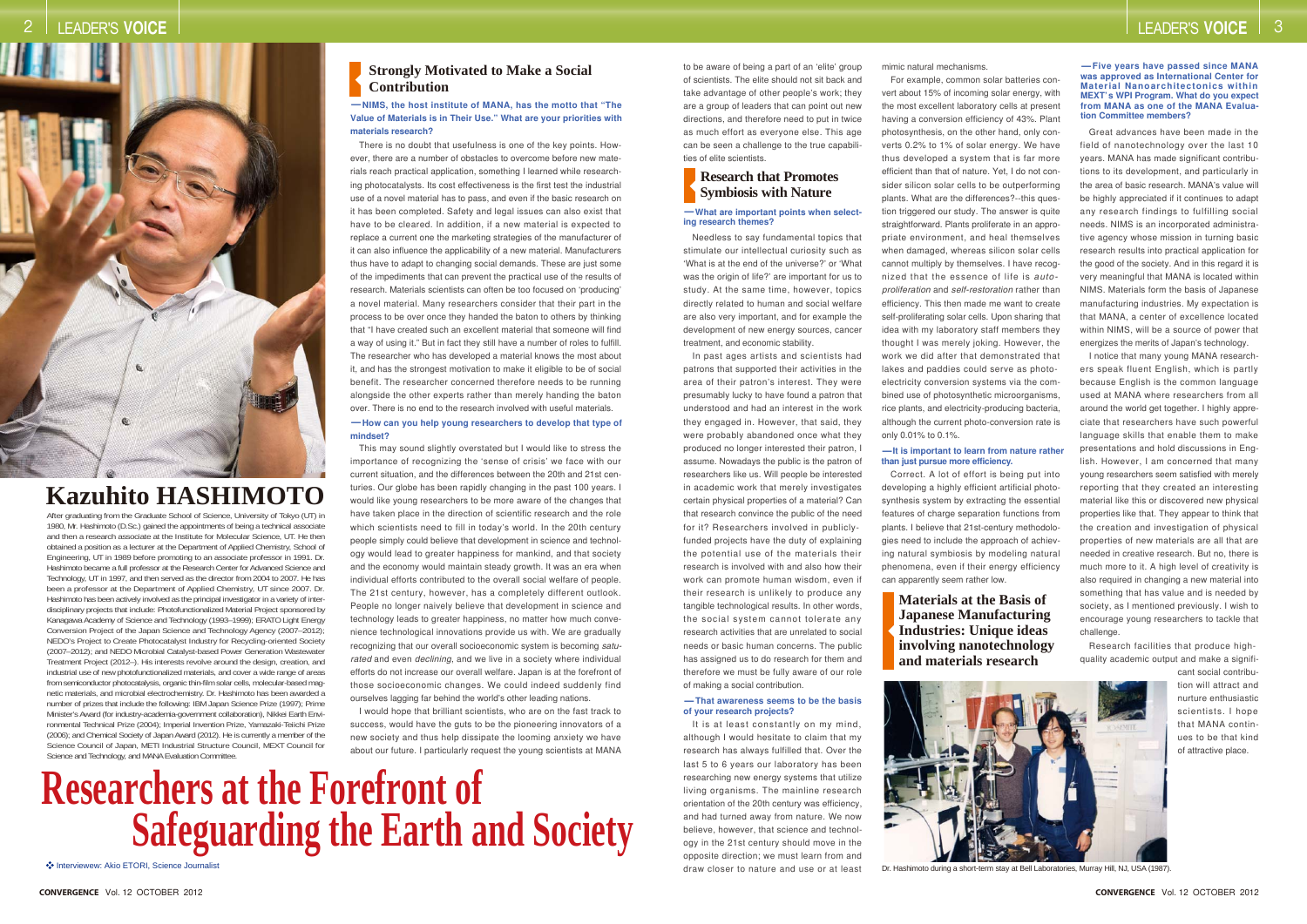# **Outreach Activities to Increase Public Interest**

**Achieving wider recognition of the results of excellent research necessitates the appropriate information being provided to both the public and other experts. MANA is actively involved in various outreach programs in both the Japanese and English languages that include experts in materials science and other researchers, as well as the general public, including elementary school right through to college students. Websites, as well as paper based and other media are used to disseminate information, while events and seminars are held to promote interactive discussions. Below are some of MANA's recent activities.**

#### ■ Web-based Information Resources → Publication Activities

MANA's latest research findings are reported in a timely manner via the on-line "MANA Research Highlight" series that aims at providing information on materials science to experts throughout the world. Volume 3 of the on-line series, which was released on July 26th, 2012, highlighted "Bone tissue engineering: Attaching proteins for better regeneration.

MANA organizes a variety of educational events for junior and senior high school students that involve nanotechnology and materials science.

Advanced Materials journal



Picture book:Nima's Adventure.

In addition, some guest speakers' presentations made at MANA International Symposium are also made acces-

sible on-line via use

streaming technique that simultaneously



Video stream of an invitational speaker at MANA International Symposium 2012.

#### Educational Events

of the speaker and the slides that their presentation involve.



MANA Research Highlight, Vol. 3.



Cartoon:The Challenging Daily Life.

MANA was the first Japanese research institution to feature in a special issue of *Advanced Materials*, which was published on January 5th, 2012. *Advanced Materials* is one of the leading peer-reviewed journals that specialize in materials science. MANA also featured in an August 2011 special on-line issue of the international materials science journal, *Science and Technology of Advanced Materials*.

Moreover, MANA publications that aim at lay people include the picture book *Nima's Adventure*

and the cartoon *The Challenging Daily Life*, both of which have earned very positive reputations.



A series of WPI Research Center Joint Symposia, which first commenced in 2011, provide a wonderful opportunity for junior and senior high school students to directly interact with front-line scientists. This year MANA will host the symposium on November 24 in Tsukuba, Ibaraki.



Idea contest awards ceremony. **Participants putting into practice nano-imprint lithography.** MANA booth at 2011 Joint Symposium.

Jointly sponsoring the event with the WPI-Advanced Institute for Materials Research (WPI-AIMR) MANA launched an idea contest for young students, in which the participants make suggestions on the possibilities of materials science.



As part of the Summer Science Camp 2012, which was sponsored by the Japan Science and Technology Agency, MANA

received 10 high school students chosen from across the country, who joined a 3-day program to enjoy hands-on experience with cutting-edge nanotech developments.



#### **Idea Contest"Challengers for the Future" Summer Science Camp WPI Research Center Joint Symposium**

**Other activities include: a workshop at Science Agora 2010; Science Café "Melting Pot Club"; lectures by Nobel Prize laureates; a booth presentation at the Science and Technology Festa held in Kyoto; a joint presentation by the six WPI research centers at the 2012 AAAS Annual Meeting held in Vancouver; and MANA International Symposium.**

**MANA aims to promote public interest in scientific research through the abovementioned outreach programs.**

James K. Gimzewski FRS, is an internationally acclaimed researcher in the field of Scanned Probe Microscopy, Nanoarchitectonic Systems, Nanoelectronics and Nanomechanics. He joined IBM Zurich Labs in1983 and since 2001 is a Distinguished Professor of Chemistry at UCLA, Core Director at CNSI and Satellite co-Director and PI at MANA-NIMS.



#### **James K. Gimzewski**

# **There is No Room at the Bottom**

Nano-Materials FieldUCLA

There is no room for doing incremental research in today's world. Some 20-30 years ago there were relatively few scientists and it was an elitist community. Today we have too many young scientists. The education system has produced a glut of specialists with a narrow focus also in their later research. However, the basis of that system is antiquated being based on 19th century values which were appropriate for the industrial revolution and where knowledge was stored in libraries accessible to a few. Today's world is one of cheap human-wave work forces as China aggressively expands and exports products on the international marketplace in its seemingly never ending quest to dominate global consumer markets. Additionally, in the USA, Japan and Germany robots, computers and advanced communication systems have replaced the majority of blue and white-collar jobs while their companies ship many operations and activities overseas. This trend will continue rendering our societies in a new territory where the inequality of rich and poor will expand even further and unemployment will continuously increase.

In history over the past three centuries humankind has experienced revolutions driven by one essential thing: the innovative capabilities of the human mind. Innovation created the industrial, chemical, electrical and information-technology-communication, and some may say social, revolutions. There are, what some have termed, singularities in the timeline of technology advancement evidenced by inspecting a graph of GDP growth with time. While one may be tempted to ascribe a specific invention, such as the computer or printing press, to the two singularities characterized by a dramatic change in slope around 1700 and again around 1950, it has been argued and quite convincingly that the mass availability of new communications systems (books and computers) enabled humans to innovate diverse ranges of new products and so create a criticality in their society. The washing machine, the Walkman and so on result from emergent critically originating from Nikola Tesla genius innovations to transport and use electricity for useful tasks.

We need therefore to create new, not incremental, innovation that may create a societal and technology driven revolution. That to me is the underlying core of the MANA grand challenge. Innovation means top thinking and top working using creativity to its highest potential. There is no room at the bottom, none, for mediocre incremental research. Publishing another paper on some boring dry dead subject is the bottom. There is no room at the bottom in MANA but there is plenty of room at the bottom on the street.

There is a lot of room for mistakes along the path. Only through mistakes can innovation occur. Learning is through mistakes. This is essentially how the mind works and creates. Without mistakes mental stagnation sets in. Another essential ingredient of innovation is to aim high and to pick a challenge that may seem impossible at the time. Aim for the sky and take a risk. One can only take on such a challenge with a strong heart as well as a strong mind. A samurai spirit is needed and a sword that can cut through obstacles on the way. It's necessary to destroy old thoughts and ways on the path to innovation. Without change and breaking established paths can new ideas succeed in being realized.

The final and underlying pillar of innovation is absolute unrelenting intent and determination but tempered with a sensitivity and nimbleness to adapt to the developing environment. The plasticity of the mind and

# James K. Gimzewski<br>MANA Satellite Principal Investigator,

its ability to adapt to its surroundings is an essential trait of intelligence. I am known for my work on the scanning tunneling microscope yet I have taken on a very different challenge. I want to create a machine that thinks, a machine that possess physical intelligence. I want to create a synthetic brain. Such a system does not exist and promises to cause a revolution one might call the post-human revolution. Such a machine cannot be created with the von Neuman architecture of CMOS. There is some evidence that emergent intelligence is occurring within the highly interconnected world wide web of social networks and that power law avalanches such as the Arab spring and stochastic behavior such as the non gaussian flash crash of the trading markets are inevitable consequences of slow driving in any highly interconnected network. MRI studies of the human brain also show similar behavior in their dynamics. Together with Aono-san we decided that the atom switch is the basis of an intelligent machine. In this 'atomic brain', the neuromorphic characteristics of long and short-term memories have already been demonstrated. The next step is underway by using random networks of some billion synthetic synapses per square centimeter. We have discovered such systems exhibit power law dynamics, self-organized criticality, recurrent dynamics and memories.

Such a system has a resemblance to Alan Turing's proposed unorganized machine also comprised of random interconnections of NAND gates. Yet in our experimental embodiments we have discovered the existence of self-organized dynamics. Such a machine has the capacity to sense a great number of inputs simultaneously from thousands of nanosensors and to react through robotics using locomotion in realtime. Essentially the machine can learn to self-replicate and as such change the relationship between man and machine such that the boundaries are unclear. This development will change the world and the socio-economic balance of Japan if it leads in the collaborative research as it does presently. It can create a new synthetic workforce that will exceed even the giants of manufacturing and will pose new questions for humans in a post human world. This is the grand challenge and it will be achieved within the next decade. Intelligent robots with senses exceeding ours endowed with a capacity to think that may well exceed the vast majority of the world's people.